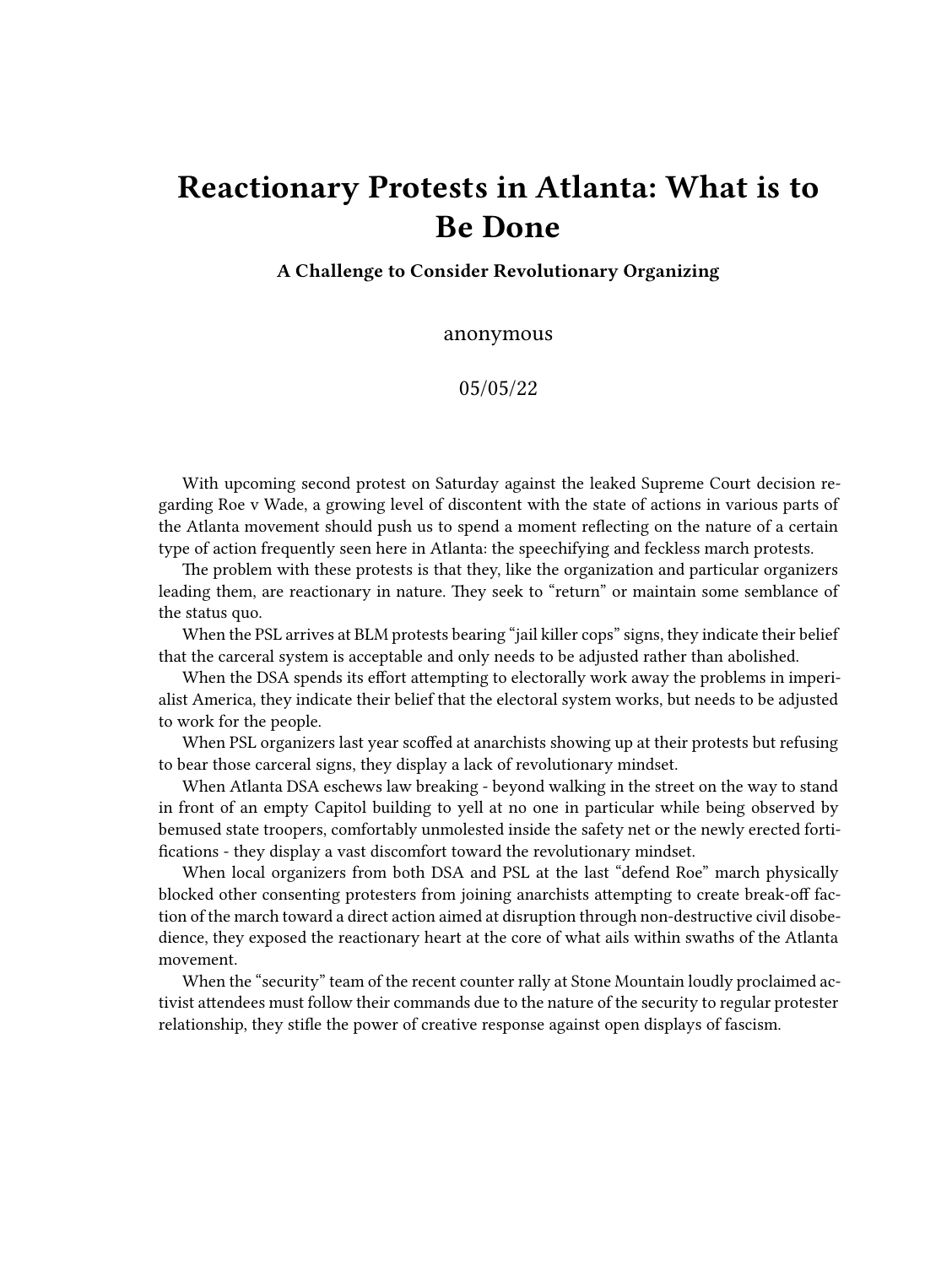These reactionary proclivities, whatever their source, by their very nature and expression through control over a protest, stifle the revolutionary potentiality and power that arises in historical moments such as we now experience.

Does PSL or Atlanta DSA hold some revolutionary views? Of course. Do the organizers at the core of these protests harbor some revolutionary spirit? Undoubtedly. Yet they continue to act as reactionaries incapable of presenting true challenge to the State and status quo.

This expression of revolutionary intent in some areas and reactionary fear in others stems, I believe, from a liberal view of each expression of struggle as a disparate instance rather than the revolutionary view of each conflict as different faces of the same interconnected struggle. The source cause of the battle over reproductive rights is the same as the defense of the Atlanta forest, the land back movement, the demand for police abolition, the Black Lives Matter movement, the demand for housing first, the labor movement, and any number of battlegrounds Leftists confront State and Capital.

This is not to say that Atlanta finds itself entirely lacking in revolutionary work. Groups exist within which tepidity is replaced with bold disruptions, charity with meaningful mutual aid, and myopic interests with a deep communal understanding of the interconnected struggle.

Those revolutionary organizations are not the subject of this missive; I speak, instead, to the organizers and organizations wasting the energy of the moment and to those individuals awakening to the need for mass action.

To the organizations and organizers, I say, step back your ego and attempts to control or adjudicate what acceptable protest looks like for the masses. Your job, as experienced organizers, is to, at most, hear and help channel the expression of revolutionary desire into an action that disrupts the churning of the State machine.

There is no longer a place for reactionary controlled protests or marches. The threats we face grow continually more immediate for an ever growing swath of the population. Connect these newcomers with those who have faced these struggles for far longer, enable the new to learn from the experienced, and the experienced to be reinvigorated by the new.

To those newcomers, I say do not let your revolutionary spirit be tampered by those who would use you to boost their own organizations, or to co-opt your energy into another feckless march from Centennial Olympic Park to the Capitol Building. The state has no fear of these marches. APD laughs at you from their cruisers as they watch you march. These organizers of such marches consult with the police to protect themselves. What revolutionary acts are likely to arise from such controlled and compromised grounds?

Find others in these protests who are willing to push the boundaries. Protect yourself and your identity. Know the limits of what you feel comfortable doing and ignore those who wield megaphones telling you to stay on their script. You don't need to engage in property destruction or to physically confront fascists or police. You must, however, be willing to engage in civil disobedience and disrupt the machine of State and Capital.

Finally, I would be remiss in not addressing the cadre of newly come or now returning protesters awoken from their peaceful slumber and brunches only by the threat to their bodily autonomy: the white feminist.

Your presence is needed. Your energy is needed. Your creativity is needed. Yet these things cannot be brought fully to bear without first examining the nature of your arrival into this movement.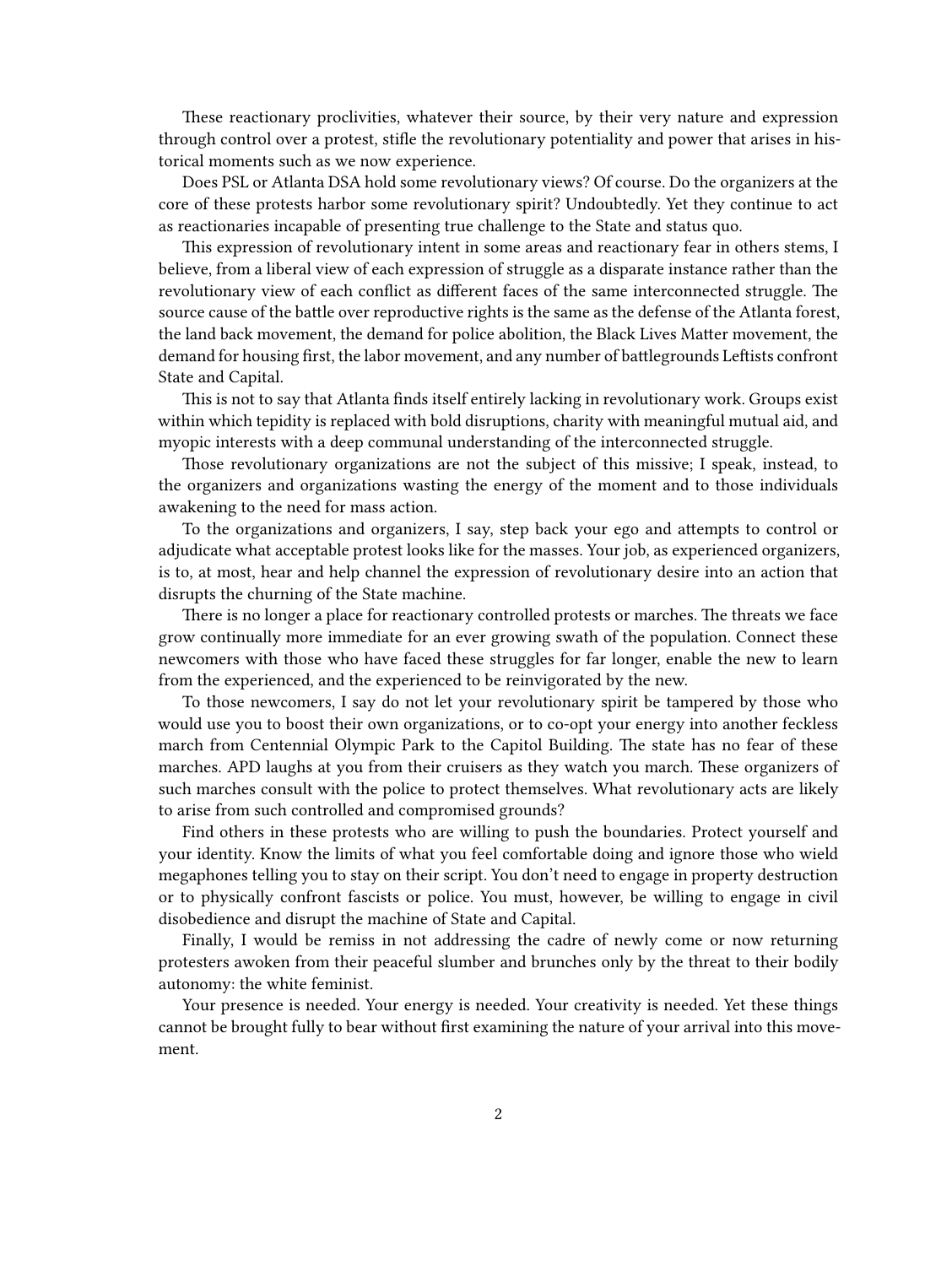You come now because you no longer find yourself safe and you desire a return to a past that no longer exists, one in which Roe stands unchallenged. Your concept of security stands now shattered, but you are not the first to find yourself in this position. The struggle for bodily autonomy is not yours alone, nor is that struggle the only one of importance. I encourage you to examine the reactionary nature that only now compelled you to action and to rid yourself of those reactionary inclinations.

The struggle for bodily autonomy will not be won by fighting only on this front. Lend yourself to other causes and learn from those who have been engaged in the revolutionary struggle for most or all of their lives.

We do not win by acting as individuals concerned only for our own lives. We win through class consciousness and solidarity. We win through mass action and disruption. We win by taking every opportunity to strike at the status quo, the State, and Capital.